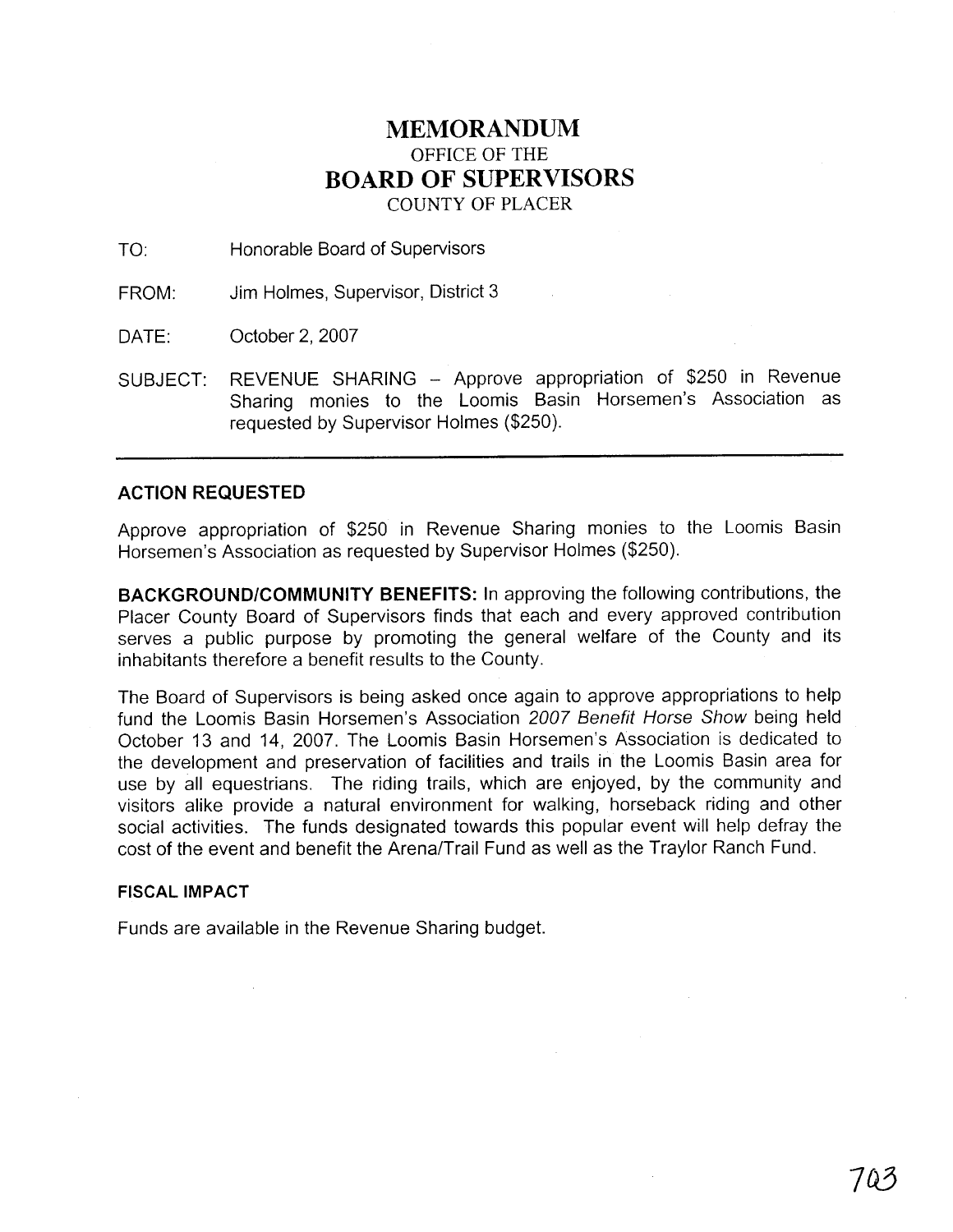

Loomis Basin Horsemen's Association

**bedicated to basin trails, the Arena at the Park, Traylor Ranch** & **the rural lifestyle** 

## **YEAR 2007 Benefit English and Western Schooling Horse Shows**

**At the Loomis Basin Horsemen's Arena (At the Loomis Basin Community Park)**  King **at 0ng** Place, Loomis

**Two Great Shows the same Weekend at the Same Great Arena October 13** & **14**  (rain **date-** Call)

**8AM start time both days Food on site** 

INFORMATION **www.garlic.com/-lbha/horseshow.htm Flo Faoro ffaoro@ncbb.net (916) 663-3437 I bha9vfr. net** 

> TO BENEFIT THE TRAIL/ARENA FUND & TRAYLOR RANCH

8/18/07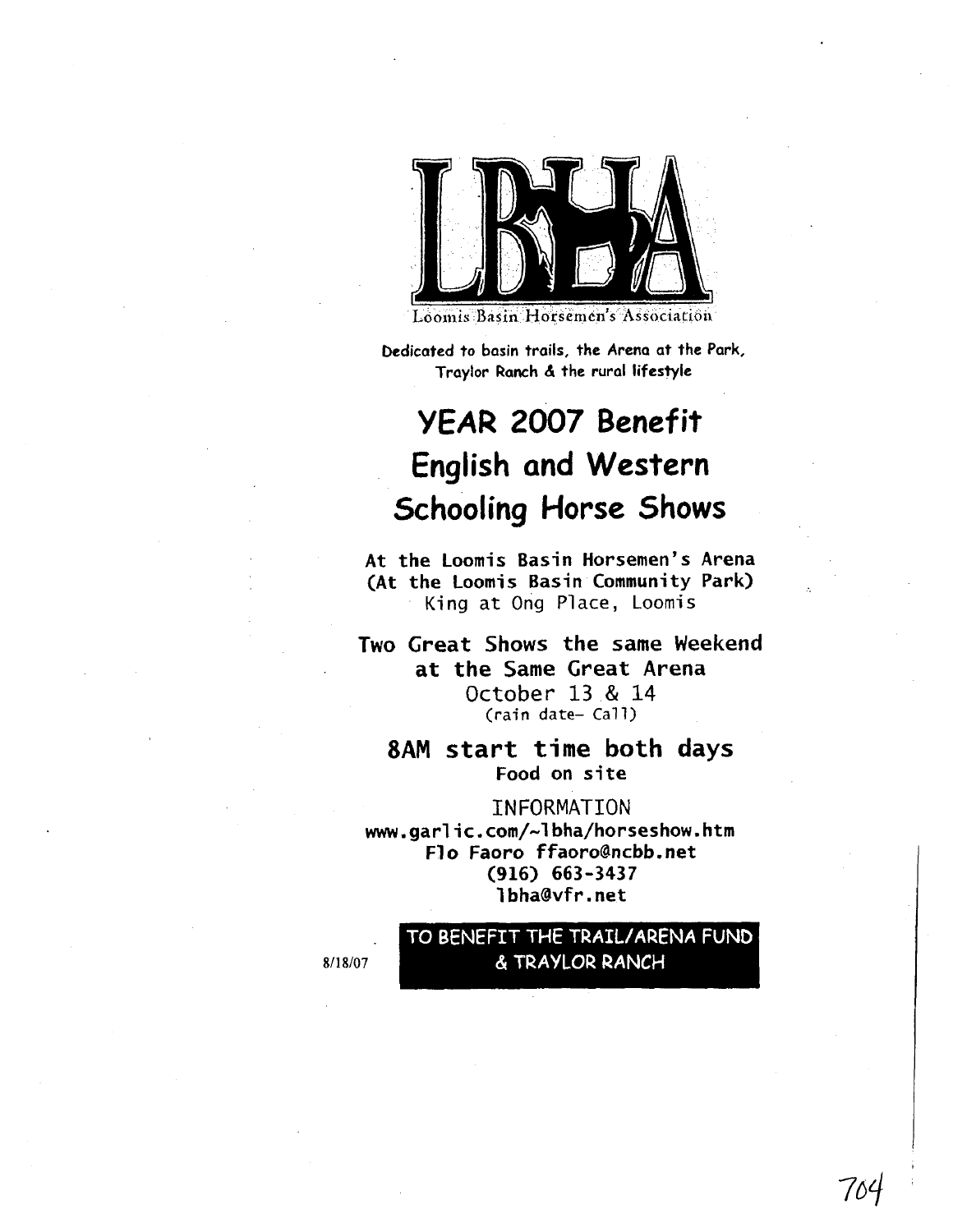# LBHA 2007 HS Sponsorship Form

The Loomis Basin Horsemen's Association (LBHA) is seeking sponsorships for its benefit EngIisWestern Schooling Horse Show to be held on October 13 & 14,2007 (LBHA Tax ID # **680001143)** 

LBHA is a non-profit organization dedicated to the development and preservation of facilities and trails in the Loomis Basin area of South Placer County for use by all horsemen. LBHA uses all profits from the benefit shows to help achieve these goals. Contributions are tax deductibie and will be placed into the LBHA Arena/Trail Fund & the Traylor Ranch Fund. The following sponsorships are available:

| <b>Sponsor Type</b>                                          | Description                                                                                                                                                                                                                                 |                                                                                                                                                                                                                                                                                                                                                                                                                                            | <b>Sponsorship Cost</b>          |
|--------------------------------------------------------------|---------------------------------------------------------------------------------------------------------------------------------------------------------------------------------------------------------------------------------------------|--------------------------------------------------------------------------------------------------------------------------------------------------------------------------------------------------------------------------------------------------------------------------------------------------------------------------------------------------------------------------------------------------------------------------------------------|----------------------------------|
| General Sponsor                                              | Your name will appear on the show program and will<br>be announced during the day of the show                                                                                                                                               |                                                                                                                                                                                                                                                                                                                                                                                                                                            | \$10.00                          |
| Class Sponsor                                                | Your name will appear on the show program as a class<br>sponsor and will be announced individually during the<br>class you are sponsoring as well as throughout the day<br>of the show. (With two class sponsors - you may put up a BANNER) |                                                                                                                                                                                                                                                                                                                                                                                                                                            | \$25                             |
| Booth Exhibitor                                              | You may set up a booth at the show in a designated area.<br>Your presence will be announced during the day. BANNER                                                                                                                          |                                                                                                                                                                                                                                                                                                                                                                                                                                            | \$30 for 1 day<br>\$50 both days |
| Sponsorship Record:<br>Type of sponsor:<br>Corporate Sponsor | General  <br>YOUR BANNER PUT UP ON THE ARENA FOR THE SHOW                                                                                                                                                                                   | Class <sup>1</sup><br><b>Booth</b><br>Silver (\$100-499) $\boxed{\phantom{0}\phantom{\mathbf{C}}}\phantom{\mathbf{C}}$ Gold (\$500 – 999) $\phantom{\mathbf{C}}\phantom{\mathbf{C}}\phantom{\mathbf{C}}$ Platinum (\$1000 & up) $\phantom{\mathbf{C}}\phantom{\mathbf{C}}$<br>*BUY TWO CLASS SPONSORSHIPS a BOOTH OR A CORPORATE SPONSORSHIP, AND HAVE<br>Thank you for your generous donation<br>Please keep this section as your receipt |                                  |
|                                                              |                                                                                                                                                                                                                                             |                                                                                                                                                                                                                                                                                                                                                                                                                                            |                                  |
| LBHA MEMBER - YES<br>Make checks out to LBHA                 | N <sub>O</sub><br>Mail this bottom section of the sponsorship form to                                                                                                                                                                       | Loomis Basin Horsemen's Association<br>P.O. Box 2326, Loomis CA 95650                                                                                                                                                                                                                                                                                                                                                                      |                                  |
| Name                                                         |                                                                                                                                                                                                                                             | Business if Applicable                                                                                                                                                                                                                                                                                                                                                                                                                     |                                  |
| Address                                                      |                                                                                                                                                                                                                                             | City/Zip/State                                                                                                                                                                                                                                                                                                                                                                                                                             |                                  |
|                                                              | I would like to support the LBHA Benefit Horse Show As a:                                                                                                                                                                                   | Phone<br>$\frac{1}{2} \left( \frac{1}{2} \frac{1}{2} \left( \frac{1}{2} \frac{1}{2} \frac{1}{2} \frac{1}{2} \frac{1}{2} \frac{1}{2} \frac{1}{2} \frac{1}{2} \frac{1}{2} \frac{1}{2} \frac{1}{2} \frac{1}{2} \frac{1}{2} \frac{1}{2} \frac{1}{2} \frac{1}{2} \frac{1}{2} \frac{1}{2} \frac{1}{2} \frac{1}{2} \frac{1}{2} \frac{1}{2} \frac{1}{2} \frac{1}{2} \frac{1}{2} \frac{1}{2} \frac{1}{2} \frac{1$                                   |                                  |
| General Sponsor                                              | $Class Sponsor$ $\Box$                                                                                                                                                                                                                      | Booth Exhibitor   for Amount \$<br>Corporate Sponsors Silver (\$100-499) Gold (\$500 - 999) Platinum (\$1000 & up)                                                                                                                                                                                                                                                                                                                         |                                  |
| Product/gift certificate and value:                          |                                                                                                                                                                                                                                             |                                                                                                                                                                                                                                                                                                                                                                                                                                            |                                  |
|                                                              | As a Class Sponsor, I would like to sponsor the class types indicated:                                                                                                                                                                      |                                                                                                                                                                                                                                                                                                                                                                                                                                            |                                  |
| Halter / in hand<br>Hunter/Jumper                            | Equitation Pattern class<br>Walk-Trot/Leadline $\Box$ Any class                                                                                                                                                                             | Pleasure Class<br>Specify a class                                                                                                                                                                                                                                                                                                                                                                                                          | rail                             |
|                                                              | As a Booth Exhibitor, I will be selling/showing                                                                                                                                                                                             | Date                                                                                                                                                                                                                                                                                                                                                                                                                                       |                                  |
|                                                              |                                                                                                                                                                                                                                             | NOTE: Due to space only booths representing Breed or Trail Organizations, Feed, Tack or                                                                                                                                                                                                                                                                                                                                                    |                                  |
|                                                              |                                                                                                                                                                                                                                             | Equestrian supplies/services will be accepted. If space is available, other booths will be<br>considered.                                                                                                                                                                                                                                                                                                                                  |                                  |